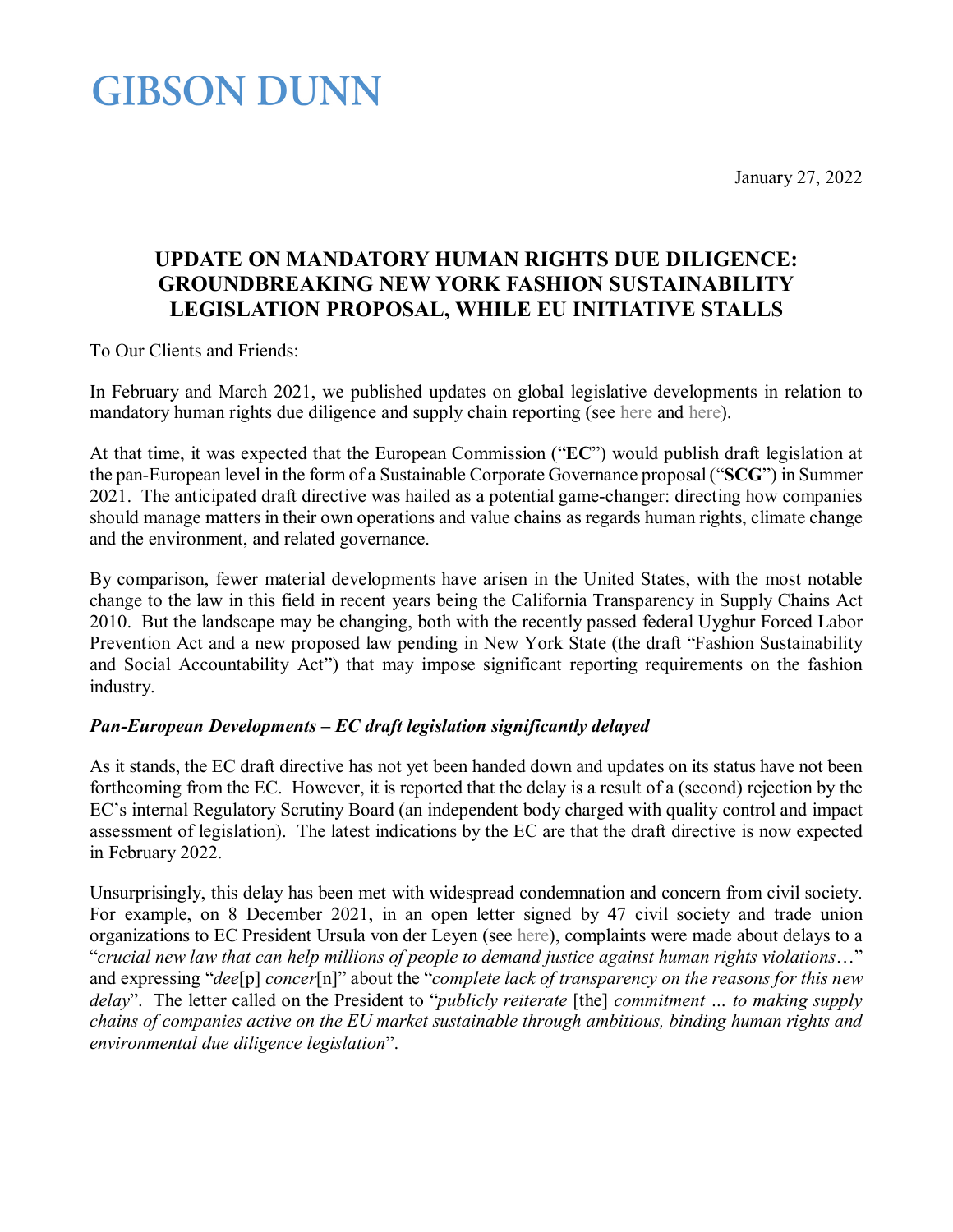# **GIBSON DUNN**

### *US Developments – Groundbreaking draft legislation proposed*

Meanwhile, in the US, human rights due diligence legislation has advanced with two meaningful developments.

On the federal level, on 23 December 2021, President Biden signed the Uyghur Forced Labor Prevention Act (the "**UFLPA**") into law. The UFLPA creates a rebuttable presumption that all goods manufactured – even partially – in China's Xinjiang Uyghur Autonomous Region are the product of forced labor and therefore not entitled to entry at US ports. The UFLPA also builds on prior legislation, such as the Uyghur Human Rights Policy Act of 2020, by expanding that Act's authorization of sanctions to cover foreign individuals responsible for human rights abuses related to forced labor in the Xinjiang region. We explore the UFLPA in detail in our client alert, [here.](https://www.gibsondunn.com/the-uyghur-forced-labor-prevention-act-goes-into-effect-in-the-united-states/)

On the state level, earlier this month, two New York State Senators introduced historic legislation to set broad sustainability mandates for the fashion industry – an industry which is (according to some estimates) responsible for approximately 4-8.6% of global greenhouse gas emissions. The Fashion Sustainability and Social Accountability Act (the "**FSSAA**"), sponsored by Senator Alessandra Biaggi and assembly member Dr. Anna Kelles, is a proposal that, if enacted, would require fashion retailers and manufacturers doing business in New York State with annual global gross revenues that exceed \$100 million to publish extensive disclosures on their websites about their "*environmental and social due diligence policies, processes and outcomes, including significant real or potential adverse environmental and social impacts*" (see [here\)](https://www.nysenate.gov/legislation/bills/2021/A8352). The FSSAA would therefore place obligations on many household fashion names and brands based around the world.

The disclosures under the draft FSSAA include, among other things: (i) supply chain mapping of at least 50% of suppliers by volume across all tiers of production; (ii) a "sustainability report" identifying each business's risks, as informed by United Nations and International Labor Organization principles; (iii) independently verified greenhouse gas reporting; and (iv) quantitative measures, such as publishing the median wages of workers of suppliers compared with the local minimum wage. The FSSAA requires that all disclosures be made on the retail or manufacturer's website within a year of the legislation's enactment into law.

In terms of enforcement, the FSSAA, if passed, would require New York's Attorney General ("**AG**") to publish an annual report regarding companies' compliance with the law. And, if enacted, failure to meet the legislation's requirements would result in the AG having the power to fine sellers and manufacturers up to 2% of annual revenues of \$450 million or more. Such money will then be deposited into a community benefit fund, which will be used for environmental projects that directly and verifiably benefit environmental justice communities.

While legislation can take years, advocates are hoping that the bill is passed by Spring 2022 and certainly no later than the end of the 2022 New York State legislative session in June. The legislation has four cosponsors and is currently pending before the New York House Consumer Affairs and Protection and Senate Consumer Protection Committees and, if it advances out of committee, it will be voted on by the full legislative body.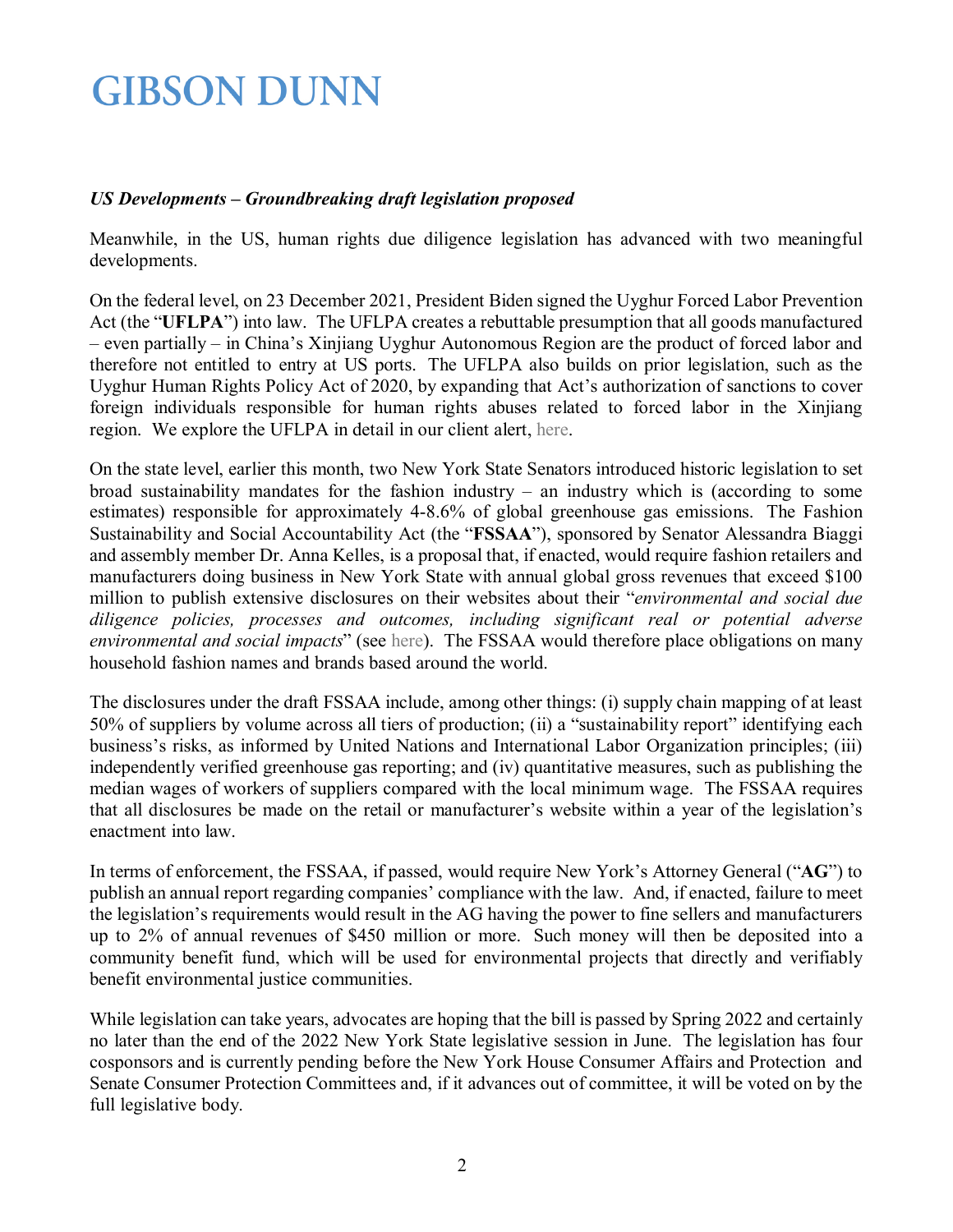## **GIBSON DUNN**

### *Conclusion*

These initiatives in the US are a further indication of the general direction of evolving due diligence expectations. If enacted, the FSSAA would not only make waves in the fashion world, but could also foreshadow legislation requiring ESG disclosures for other industries in the US.

With this in mind, together with the anticipated EC legislation and individual country developments, companies should continue to reflect on their knowledge of their own supply chains, human rights and environmental risks within their business, and internal due diligence processes/compliance methodologies. The expectations of companies in terms of their substantive management of environmental and human rights risks, as well as their reporting obligations, looks set only to increase.

#### **MARINA NY E**

*This alert has been prepared by Susy Bullock, Stephanie Collins, and Ryan Butcher\* in London; and Roscoe Jones, Jr., Howard S. Hogan, Perlette Michèle Jura, and Jessica C. Benvenisty in the United States.*

*Gibson Dunn's lawyers are available to assist in addressing any questions you may have regarding these developments. Please contact the Gibson Dunn lawyer with whom you usually work, any member of the firm's [Environmental, Social and Governance \(ESG\)](https://www.gibsondunn.com/practice/environmental-social-and-governance-esg/) practice, or the following authors in London and the US:*

*[Susy Bullock](https://www.gibsondunn.com/lawyer/bullock-susy/) – London (+44 (0) 20 7071 4283, [sbullock@gibsondunn.com\)](mailto:sbullock@gibsondunn.com) [Stephanie Collins](https://www.gibsondunn.com/lawyer/hawes-stephanie/) – London (+44 (0) 20 7071 4216, [SCollins@gibsondunn.com\)](mailto:SCollins@gibsondunn.com) [Roscoe Jones, Jr.](https://www.gibsondunn.com/lawyer/jones-jr-roscoe/) – Washington, D.C. (+1 202-887-3530, [rjones@gibsondunn.com\)](mailto:rjones@gibsondunn.com) [Howard S. Hogan](http://www.gibsondunn.com/Lawyers/hhogan) – Washington, D.C. (+1 202-887-3640, [hhogan@gibsondunn.com\)](mailto:hhogan@gibsondunn.com) [Perlette M. Jura –](http://www.gibsondunn.com/lawyers/pjura) Los Angeles (+1 213-229-7121, [pjura@gibsondunn.com\)](mailto:pjura@gibsondunn.com) [Jessica C. Benvenisty](https://www.gibsondunn.com/lawyer/benvenisty-jessica-c/) – New York (+1 212-351-2415, [jbenvenisty@gibsondunn.com\)](mailto:jbenvenisty@gibsondunn.com)*

#### *Please also feel free to contact the following ESG practice leaders:*

*[Susy Bullock](https://www.gibsondunn.com/lawyer/bullock-susy/) – London (+44 (0) 20 7071 4283, [sbullock@gibsondunn.com\)](mailto:sbullock@gibsondunn.com) [Elizabeth Ising](https://www.gibsondunn.com/lawyer/ising-elizabeth-a/) – Washington, D.C. (+1 202-955-8287, [eising@gibsondunn.com\)](mailto:eising@gibsondunn.com) [Perlette M. Jura –](http://www.gibsondunn.com/lawyers/pjura) Los Angeles (+1 213-229-7121, [pjura@gibsondunn.com\)](mailto:pjura@gibsondunn.com) [Ronald Kirk](https://www.gibsondunn.com/lawyer/kirk-ronald/) – Dallas (+1 214-698-3295, [rkirk@gibsondunn.com\)](mailto:rkirk@gibsondunn.com) [Michael K. Murphy](https://www.gibsondunn.com/lawyer/murphy-michael-k/) – Washington, D.C. (+1 202-955-8238, [mmurphy@gibsondunn.com\)](mailto:mmurphy@gibsondunn.com) [Selina S. Sagayam](https://www.gibsondunn.com/lawyer/sagayam-selina-s/) – London (+44 (0) 20 7071 4263, [ssagayam@gibsondunn.com\)](mailto:ssagayam@gibsondunn.com)*

*\* Ryan Butcher is a trainee solicitor working in the firm's London office who is not yet admitted to practice law.*